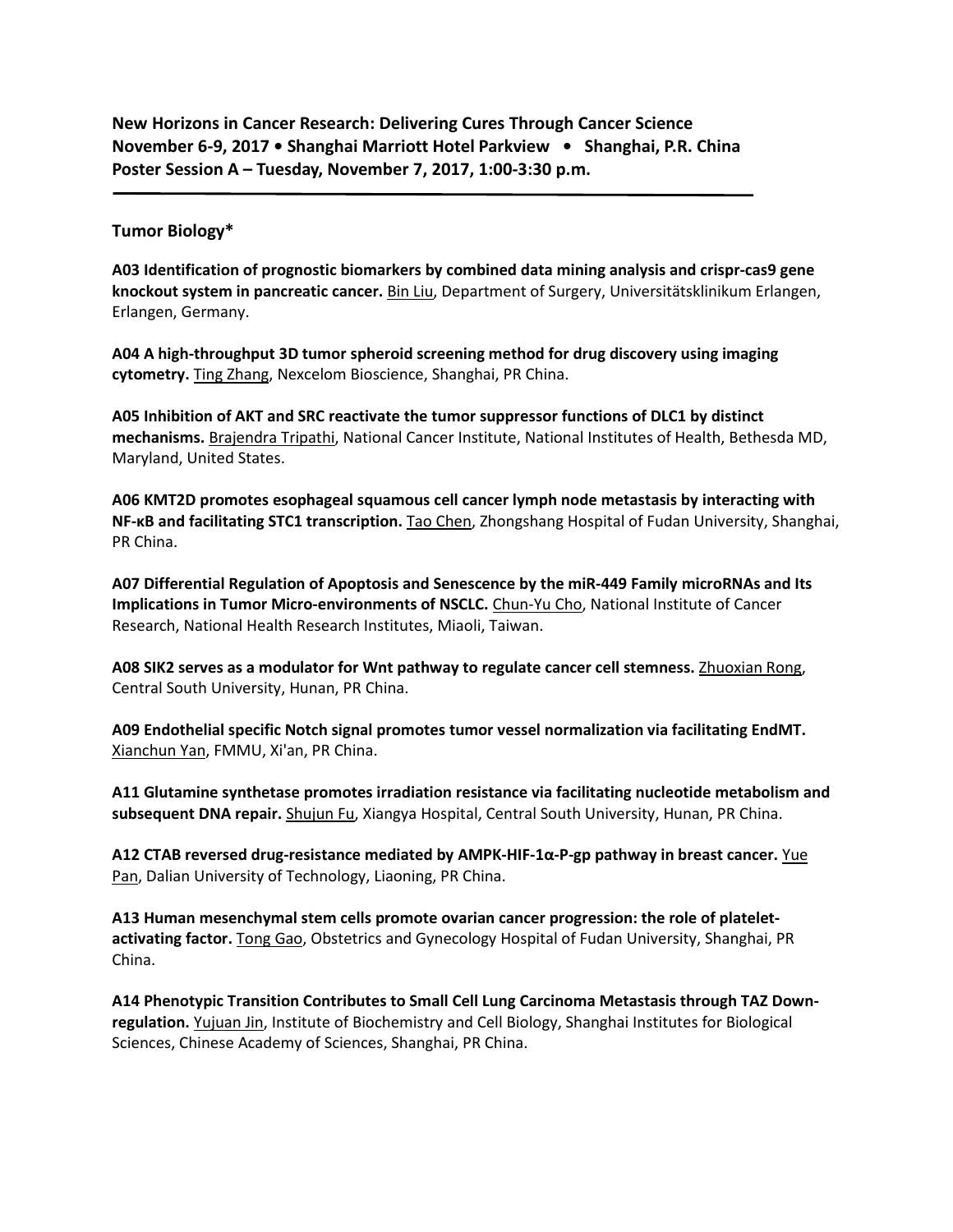**A15 In vivo CRISPR screening unveils UTX as an important epigenetic regulator in lung tumorigenesis.**  Qibiao Wu, Institute of Biochemistry and Cell Biology, Shanghai Institute for Biological Sciences, Shanghai, PR China.

**A16 Berberine reversed Hypoxia-induced Chemoresistance by regulating AMPK HIF-1α in Breast Cancer.** Min Cao, Dalian University of Technology, Liaoning, PR China.

**A17 The secretion mechanism of the increased circulating galectin-3 in the metastasis of breast cancer.** Lei Wang, Shandong university, Shandong, PR China.

**A21 MicroRNA-486-5p suppresses NSCLC via directly targeting RPS6KA1.** Lei Ding, School of Life of Sciences, Shanghai University, Shanghai, PR China.

**A22 Tissue-specific feature of whole genome sequencing aids tissue-mapping in plasma.** Han Liang, Beijing Genomics Institute - Shenzhen, Guangdong, PR China.

**A24 Overexpression of OLA1 may be associated with gemcitabine resistance of pancreatic cancer.**  Jianzhou Liu, Dalian University of Technology, Liaoning, PR China.

**A25 Arrestment of tumorigenesis by HNRNPC repression via dsRNA-induced IFN response in breast cancer cells.** Yusheng Wu, Tsinghua University, Beijing, PR China.

**A26 The impact of Mll3 restoration on tumor maintenance.** Mei Chen, State Key Laboratory of Biotherapy, West China hospital, Sichuan University and Collaborative Innovation Center., Sichuan, PR China.

**A27 Tumor-infiltrate immunosuppression seems predictive of efficacy of the checkpoint inhibitors in a population-based trial syngeneic tumors.** Annie An, Crown Bioscience, Santa Clara, United States.

**A28 The importance of cellular oxygenation measurements in the analysis of hypoxia-induced signalling and related metabolic adaptation.** Ian Hayes, Bio-Gene Technology Ltd, Shatin, Hong Kong.

**A29 CD163+ Macrophages Stabilize ERα protein through A20-mediated Ubiquitination Modification to**  Sensitize Endometrial Cancer Cells to Estrogen. **Qiaoying Lv**, Obstetrics and Gynecology Hospital, Fudan University, Shanghai, PR China.

**A30 clonal evolution of Intrahepatic Cholangiocarcinoma.** Liangqing Dong, Zhongshan Hospital, Shanghai, Shanghai, PR China.

**A34 Functional Mechanism of CTDP1 regulating the activity of FA pathway in Breast Cancer.** Wenfeng Hu, Xiangya Hospital, Central South University, Hunan, PR China.

\*Please see abstracts A80-A83 below for additional abstracts in this category

## **Clinical Research**

**A36 Clinical response of the novel activating ALK-I1171T mutation in neuroblastoma to the ALK inhibitor ceritinib.** Jikui Guan, Gothenburg University, Gothenburg Sweden, Sweden.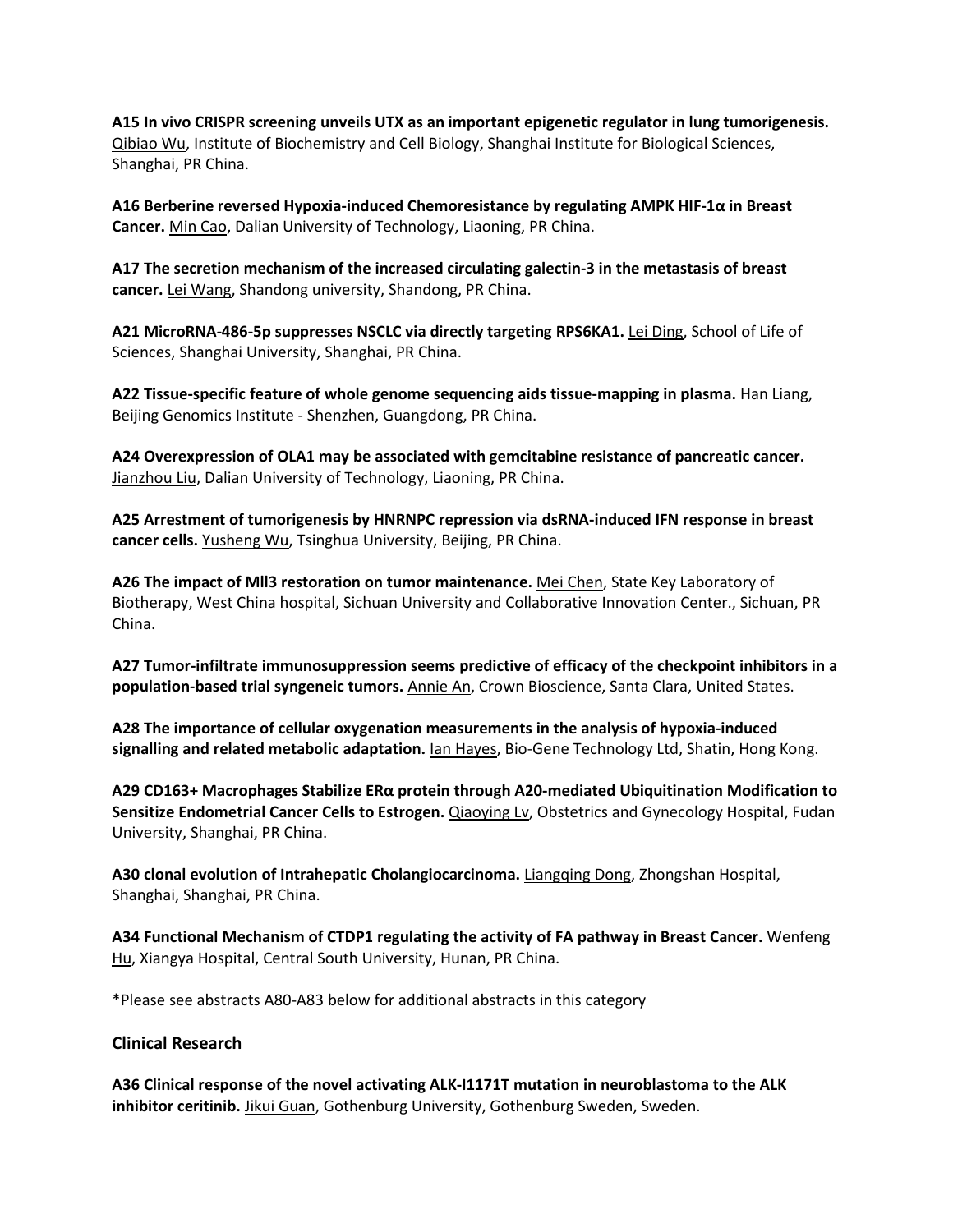**A41 Long-term outcomes of endoscopic submucosal dissection for early cancer and high grade dysplasia in colorectum.** Tao Chen, Zhongshang Hospital of Fudan University, Shanghai, PR China.

**A43 Repurposing itraconazole for an anti-cancer agent: interim analysis of a window of opportunity study.** Roze Nakata, Hyogo College of Medicine, Nishinomiya, Japan.

**A44 Individual Diagnosis of Adult Diffuse Gliomas into the EM/PM Molecular Subtypes.** Jiuyi Li, Beijing Key Labratory of Gene Resource and Molecular Development, Labratory of Neuroscience and Brain Development, Beijing Normal University, Beijing, PR China.

**A47 Detection of emerging mutation in metastatic liver tumor by liquid biopsy in patients with colorectal cancer.** Hiroyasu Furuki, Nippon Medical School Hospital, Tokyo, Japan.

#### **Clinical Trials**

**A49 A phase I study to evaluate the safety of multi-antigen stimulated tumor specific cellular therapy (MASCT-I) in patients with advanced solid tumors.** Xiaoshuang Li, Sun Yat-sen University Affiliated Oncology Hospital, Guangdong, PR China.

**A50 Clinical trials with dianhydrogalactitol (VAL-083) in MGMT-unmethylated glioblastoma.** Wang Shen, DelMar Pharmaceuticals, Vancouver, Canada.

#### **Epidemiology**

**A53 Incidence and Survival Outcomes in Mucinous and Signet-Ring Cell Colorectal Cancers Differ from Classical Adenocarcinoma: A SEER Analysis, 1975-2014.** Yaqi Li, Fudan University Shanghai Cancer Center, Shanghai, PR China.

**A57 Experimental Copper Depletion Therapy of Prostate Cancer with Tetrathio-molybdate and Bioluminescence imaging.** Fang Xie, University of Texas Southwestern Medical Center, Dallas, United States.

**A59 Targeting STAT3 Impairs Tumor Invasion and Metastasis through Modulating EZH2/miR-200 Axis in human HNSCC.** Xuan Zhou, Tianjin Medical Univ. Cancer Inst. & Hosp., Tianjin, PR China.

**A60 Upregulation of PD-L1 in HER2-overexpressing breast cancer cells by trastuzumab through**  engagement of immune cells and stimulation of IFNgamma secretion. **Zhen Fan, UT MD Anderson** Cancer Ctr., Houston, United States.

**A61 Sodium chloride (NaCl) potentiates digoxin-induced anti-tumor activity in small cell lung cancer.**  Ke Deng, 1 High Magnetic Field Laboratory, Chinese Academy of Sciences. 2 University of Science and Technology of China, Anhui, PR China.

**A62 Drug tolerance regulated by epigenetic memory through branched-chain amino acid metabolic reprogramming.** Yuetong Wang, Institute of Biochemistry and Cell Biology Chinese Academy of Sciences, Shanghai, PR China.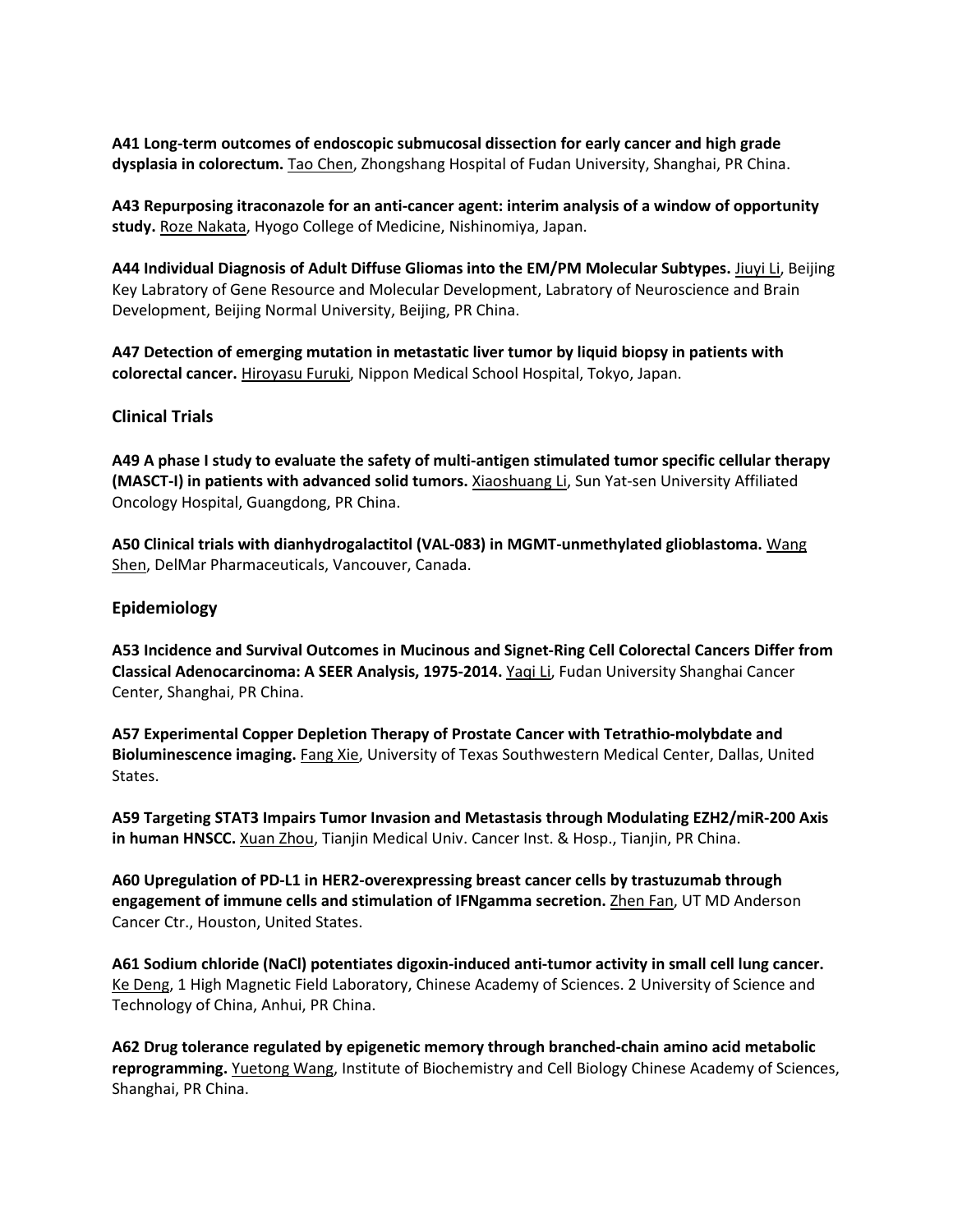**A63 Establishment of Kras (G12D)/Trp53 null/Pdx1-cre (KPC) mouse allograft tumor model to facilitate pre-clinical efficacy evaluation of combinatory immunotherapies.** Davy Ouyang, Crown Bioscience, Inc., Santa Clara, United States.

**A64 MuScreen is a Powerful and Large Scale In Vivo Screening Platform Allowing Efficacy and PD Marker Profiling Using Syngeneic Tumor Models.** Lan Zhang, Crown Bioscience, Inc., Santa Clara, United States.

**A65 Commensal Microbiota is Involved in Anti-PD-1 mAb-Mediated Anti-Tumor Activity in a Preclinical Tumor Model.** Wenqing Yang, Crown Bioscience Inc., Santa Clara, United States.

A66 H6, a novel hederagenin derivative, reverses multidrug resistance in vitro and in vivo. **Hongbo** Wang, Yantai University, Shandong, PR China.

**A68 XI-011, a small-molecule inhibitor of MDMX, suppresses cervical cancer cells by activating nonclassic p53.** Hongbo Wang, Yantai University, Shandong, PR China.

**A69 Nanovesicle mediated delivery of anticancer agents effectively regressed intrahepatic tumors in athymic mice.** Joseph George, Kanazawa Medical University, Ishikawa, Japan.

## **Prevention Research**

**A71 Mobile Mammography Unit Utilization: Perceptions and Interests among African American Women.** Marla Hall, East Carolina University, North Carolina, United States.

**A72 Inhibiting the specificity protein 1 pathway is involved in dihydroartemisinin-induced caspasedependent apoptosis in human hepatocellular carcinoma SK-Hep-1 cells.** Eunji Im, Kyung Hee University, Seoul, Korea.

**A73 Evidence for Indole-3-methyl Isothiocyanate Formation Upon Human Consumption of Brussels Sprouts.** Pramod Upadhyaya, University of Minnesota, Minnesota, United States.

**A74 3,3'-diindolylmethane triggers endoplasmic reticulum (ER) stress in colorectal cancer cells.** Seung Baek, Seoul National University, Seoul, Korea.

**A78 BARD1 isoforms are biomarkers for early detection of cancer.** Irmgard Irminger-Finger, Univ. of Geneva, Geneva, Switzerland.

## **Other**

**A75 Comparison of Tumor 64Cu uptake for Theranostic 64CuCl2-PET/CT Imaging in Copper-depletion Cancer Therapy.** Fang Xie, University of Texas Southwestern Medical Center, Dallas, United States.

**A76 Exosomes are Potential Novel Mediators for Microbubbles Enhanced Ultrasound Cavitation-Induced Tumor Anti-inflammatory Therapies.** Qian Yang, Xijing Hospital, Xi'an, PR China.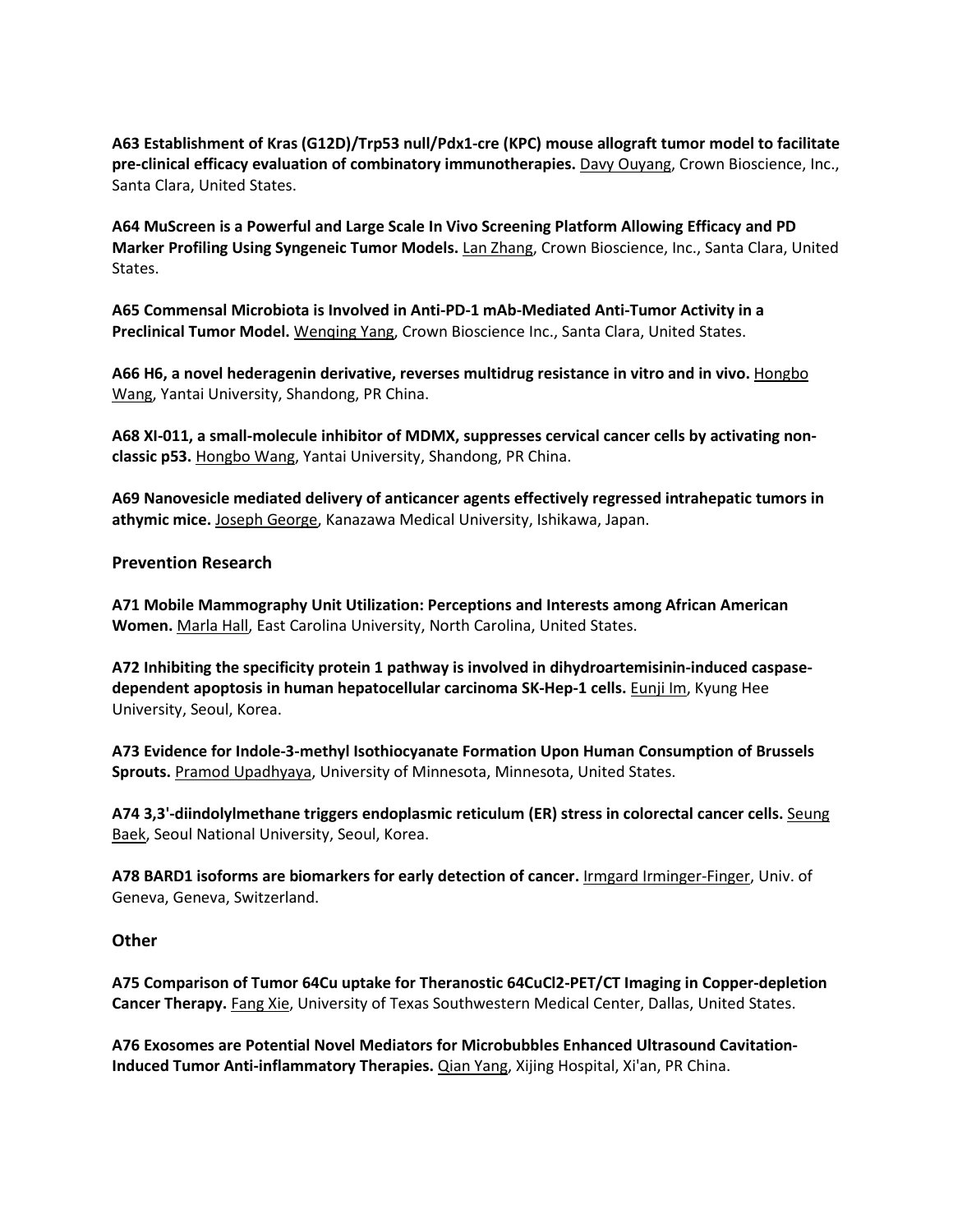**A79 Effective miniaturization of small whole genome Next Generation Sequencing by utilizing Illumina Nextera XT library preparation and the Labcyte Echo525 Liquid handler.** Charline Hsieh, Labcyte Inc., Sunnyvale, United States.

## **Tumor Biology**

**A80 The Role of α-Catulin in Lung Cancer Stemness.** Mengfan Huang, National Cheng Kung UNiv., Tainan, Taiwan.

**A81 Growth-regulated oncogene-α from oral pre-cancer associated fibroblasts mediates tumor progression in oral cancer.** Meiyin Ye, National Cheng Kung Univ., Tainan, Taiwan.

**A82 MicroRNA-509-3p enhances cisplatin efficacy in ovarian cancer.** Chiahao Tung, National Cheng Kung Univ., Tainan, Taiwan.

**A83 SCUBE3 regulates cancer stemness in lung cancer.** Yiying Wu, Graduate Institute of Clinical Medicine, College of Medicine, National Cheng Kung University, Tainan, Taiwan.

**New Horizons in Cancer Research: Delivering Cures Through Cancer Science November 6-9, 2017 • Shanghai Marriott Hotel Parkview • Shanghai, P.R. China Poster Session B– Wednesday, November 8, 2017, 1:00-3:30 p.m.** 

# **Molecular and Cellular Biology, Genetics**

**B02 C19orf12 is a mitochondrial localized metastatic promoter required for the balance of reactive oxygen species (ROS) and mitochondria quality control in non-small cell lung cancer (NSCLC).** Meng Zhao, Department of Clinical Laboratory, Tianjin Medical University Cancer Institute and Hospital, National Clinical Research Center for Cancer, Key Laboratory of Cancer Prevention and Therapy, Tianjin's Clinical Research Center for Cancer, Tianjin, P.R. China, Tianjin, PR China.

**B03 MiR-199a suppresses NSCLC progression by targeting EML4 in vitro and in vivo.** Xiaomin Liu, School of Life of Sciences, Shanghai University, Shanghai, PR China.

**B05 CDK2 regulates telomeric replication by phosphorylating TRF1.** Rong Tan, Center for Molecular Medicine, Xiangya Hospital, Central South University, Hunan, PR China.

**B06 A systems-biology approach to the treatment and study of cancer using agarose encapsulated RENCA cells.** Tina Kuo, The Rogosin Institute, New York, United States.

**B07 Identification of genomic aberrations associated with lymph node metastasis in diffuse-type gastric cancer.** Dakeun Lee, Ajou University School of Medicine, Suwon, Korea.

**B08 Palmitoylation-dependent activation of MC1R prevents melanomagenesis.** Rutao Cui, Boston University, Boston, United States.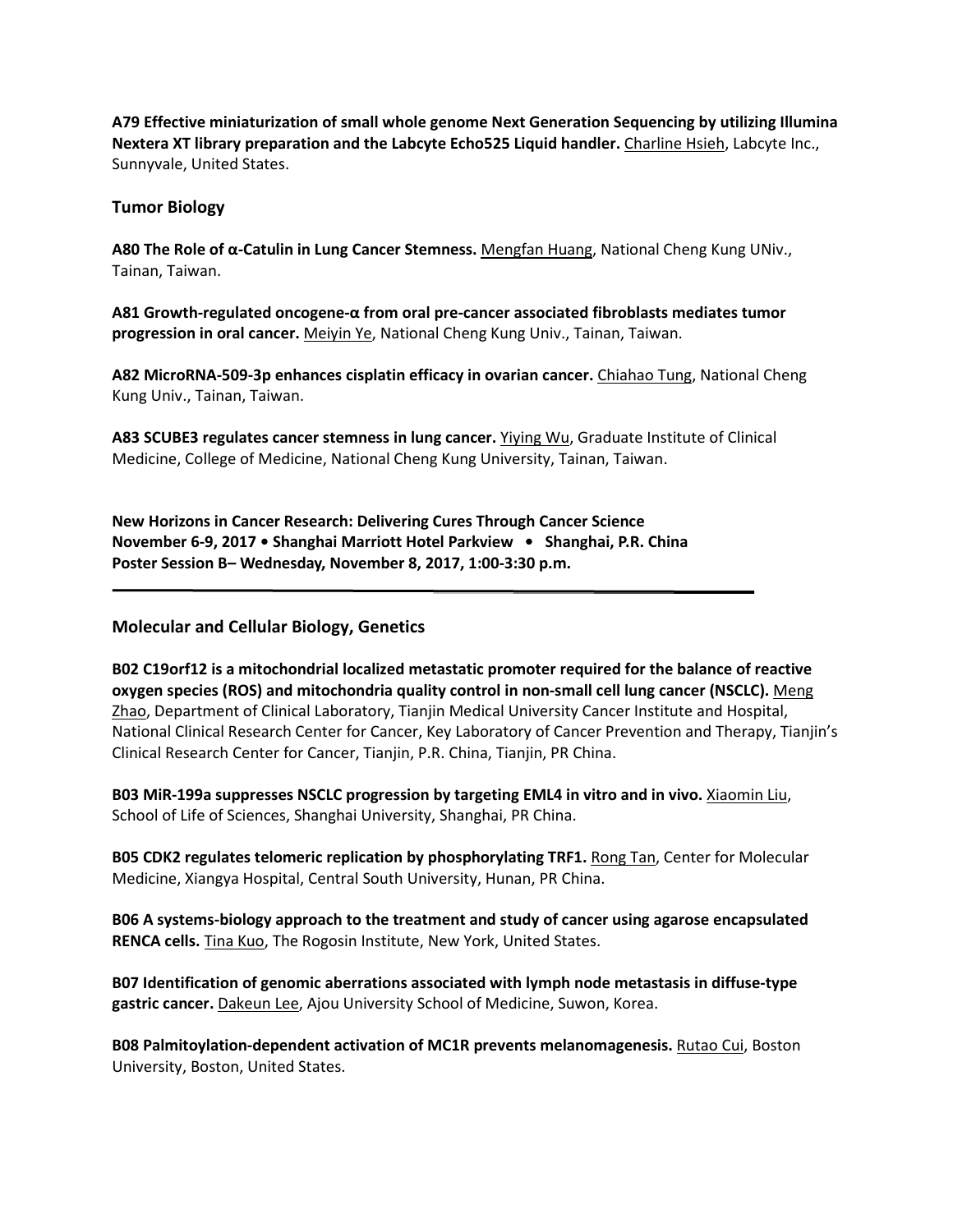**B10 Mammary myoepithelial cells respond to damage by altering cell fate in vivo.** Lindsey Seldin, Vanderbilt University, Nashville, United States.

**B11 MicroRNA-23a-mediated Downregulation of ADCY1 Inhibited Mucosal Melanoma Growth and Migration Through cAMP and MAPK Pathway.** Meng Ma, Beijing Cancer Hospital, Beijing, PR China.

**B12 Analysis of colorectal cancer related genes from blood samples; circulating tumor cells (CTCs) and circulating cell free DNA (ccfDNA).** Kohki Takeda, Department of Surgery, Nippon Medical School Hospital, Tokyo, Japan.

**B13 In-situ detection and characterization of EGFR and EGFRvIII expression heterogeneity in glioblastoma FFPE tissues.** Emily Park, Advanced Cell Diagnostics, Inc., Newark, United States.

**B14 Nuclear Smad6 promotes gliomagenesis by negatively regulating PIAS3-mediated STAT3 inhibition.** Jian Zou, Center of Clincical Research,Wuxi People's Hospital of Nanjing Medical University, Jiangsu, PR China.

**B17 Knockout validation of Rabbit Monoclonals with recombinant technology to cell cycle regulators.**  Hongyang Pan, Abcam(Hangzhou) plc, Hangzhou, PR China.

**B18 Image-Based Analysis of a Human Neurosphere Stem Cell Model for the Evaluation of Potential Neurotoxicants.** Dongping Guo, BioTek instrument Inc, Beijing, PR China.

**B19 Automated Label-Free Cell Migration Assays using Magnetic 3D Bioprinting.** Dongping Guo, BioTek instrument Inc, Beijing, PR China.

**Bioinformatics and Systems Biology**

**B20 Survival analysis for PDX mouse clinical trials.** Sheng Guo, Crown Bioscience, Jiangsu, PR China.

**B21 Determining combination effects in cell based assays.** Jia Xue, Crown Bioscience, Jiangsu, PR China.

**B23 Molecular Heterogeneity of Lung Squamous Cell Carcinomas Patient-derived Xenograft and Matched Tumor.** Xin Zhao, BGI, Guangdong, PR China.

**B24 MICA: mutual information-based clustering analysis and visualization of single-cell RNA-seq data.**  Jiyang Yu, St. Jude Children's Research Hospital, Memphis, United States.

## **Tumor Biology**

**B26 Quantitative Analysis of Angiomotin Like-2 mRNA Changes in Gastric Cancer Tissue and Plasma.**  Liping Yang, Cancer Research Center Nantong, Tumor Hospital Affiliated to Nantong University, Jiangxi, PR China.

**B28 A Correspondence between Expression of Aberrant Protein of Alkaline Sphingomyelinase and CEA in Colorectal Cancer.** Liping Yang, Cancer Research Center Nantong, Tumor Hospital Affiliated to Nantong University, Jiangsu, PR China.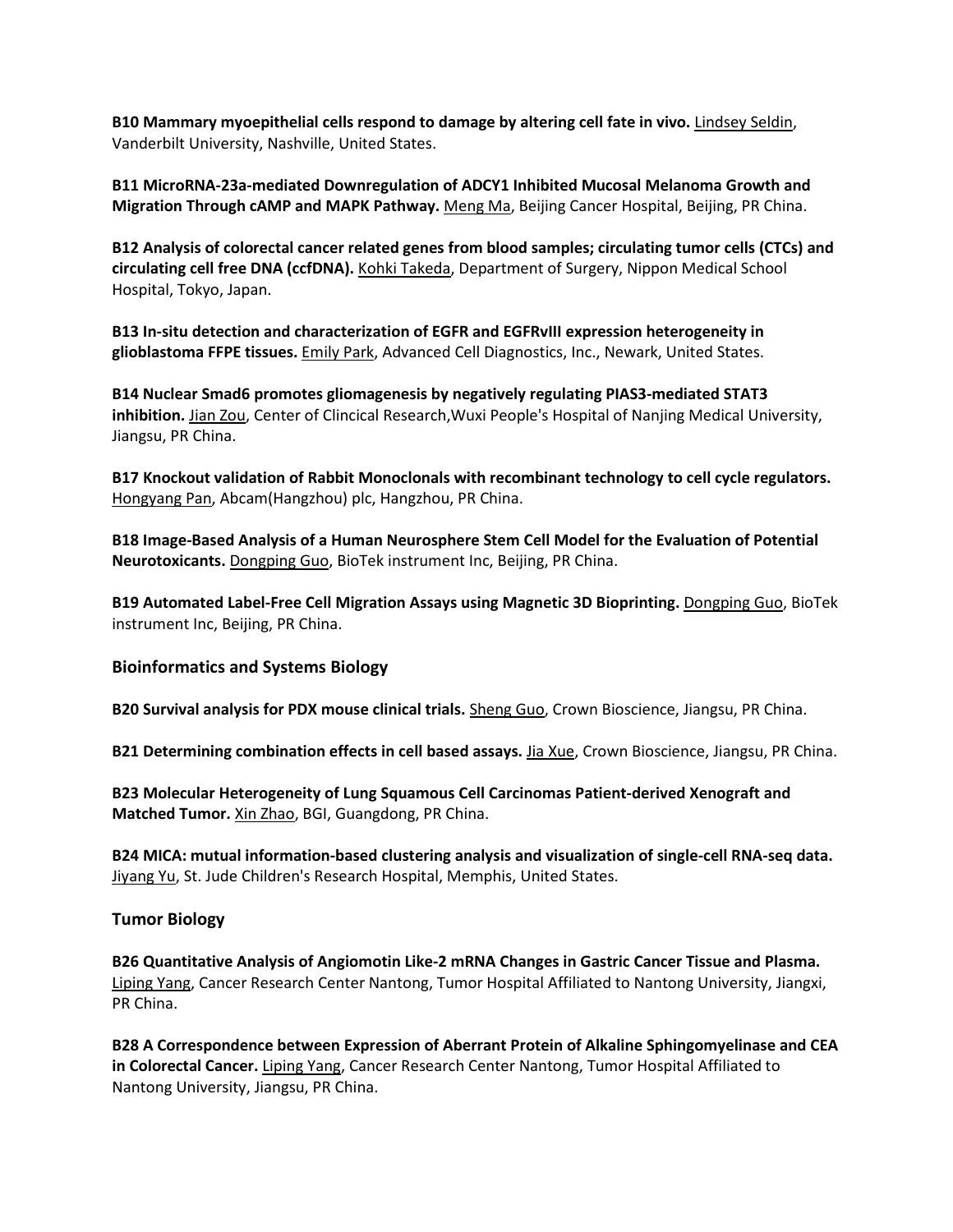**B29 Identification of Phenotypically and Functionally Tumor-derived Endothelial Cells Isolated from Primary Human Hepatocellular Carcinoma.** Liping Yang, Cancer Research Center Nantong, Tumor Hospital Affiliated to Nantong University, Jiangsu, PR China.

**B30 Circular RNAs are Superabundant in Cervical Tumor and Plasma.** Shasha Li, Department of Basic Medical Sciences, School of Medicine, Tsinghua University, Beijing, China, Beijing, PR China.

**B32 Epigenetic Reprogramming of Tissue-Specific Transcription Promotes Metastasis.** Shuaishuai Teng, Tsinghua University, Beijing, PR China.

**B35 High expression of FAM83B predicts poor prognosis in patients with pancreatic ductal adenocarcinoma and correlates with cell cycle and cell proliferation.** Chaoqin Shen, Shanghai Jiao Tong University School of Medicine Affiliated Renji Hospital, Shanghai, PR China.

**B37 Systematic analysis of gene expression pattern in MCF-7 cells with lncRNA IGKV5 overexpressed.**  Ziyi Fu, Nanjing Medical University, Jiangsu, PR China.

**B38 Contradictory Effects of Mitochondria- and Non-mitochondria-targeted Antioxidants on Hepatocarcinogenesis by Altering DNA Repair.** Bibo Wang, Eastern Hepatobiliary Surgery Hospital, Shanghai, PR China.

**B39 FTO regulates the chemo-radiation resistance of cervical squamous cell carcinoma (CSCC) by targeting β-catenin through mRNA demethylation.** Yanyang Wang, General Hospital of Ningxia Medical University, Ningxia, PR China.

**B40 Glipizide inhibits breast cancer growth and metastasis in the mouse model of breast cancer complicated with diabetes mellitus.** Mengshi Li, Vascular Biology Research Institute, School of Basic Course, Guangdong Pharmaceutical University, Guangzhou, China, Guangdong, PR China.

**B42 The Immune-microenvironment Confers Chemoresistance of Colorectal Cancer through Macrophage-derived IL-6.** Zhaohui Huang, Wuxi Oncology Institute, Affiliated Hospital of Jiangnan University, Jiangsu, PR China.

**B43 miR-192/215-5p act as tumor suppressors and link Crohn's disease and colorectal cancer by targeting triglyceride synthesis and ECM remodeling.** Hu Zhao, Fuzhou General Hospital, Xiamen University, Fujian, PR China.

**B44 Epstein–Barr virus noncoding RNAs from the extracellular vesicles of nasopharyngeal carcinoma cells promote angiogenesis via TLR3/RIG-I-mediated VCAM-1 expression.** Zhi Li, Xiangya Hospital, Central South University, Hunan, PR China.

**B46 Understanding the role of pyruvate metabolism in Diffuse Large B-cell Lymphoma.** Peng Wei, Biochemistry Department, University of Utah, Salt Lake, United States.

**B47 Technology of hTME-3DX Screen and Verify™.** Yong Hu, BioDuro, Beijing, PR China.

**B48 The Effects of Immune Checkpoint Modulators on the Clinical Course of Patients with Resectable Hepatocellular Carcinoma.** Jihyun An, Asan Medical Center, Seoul, Korea.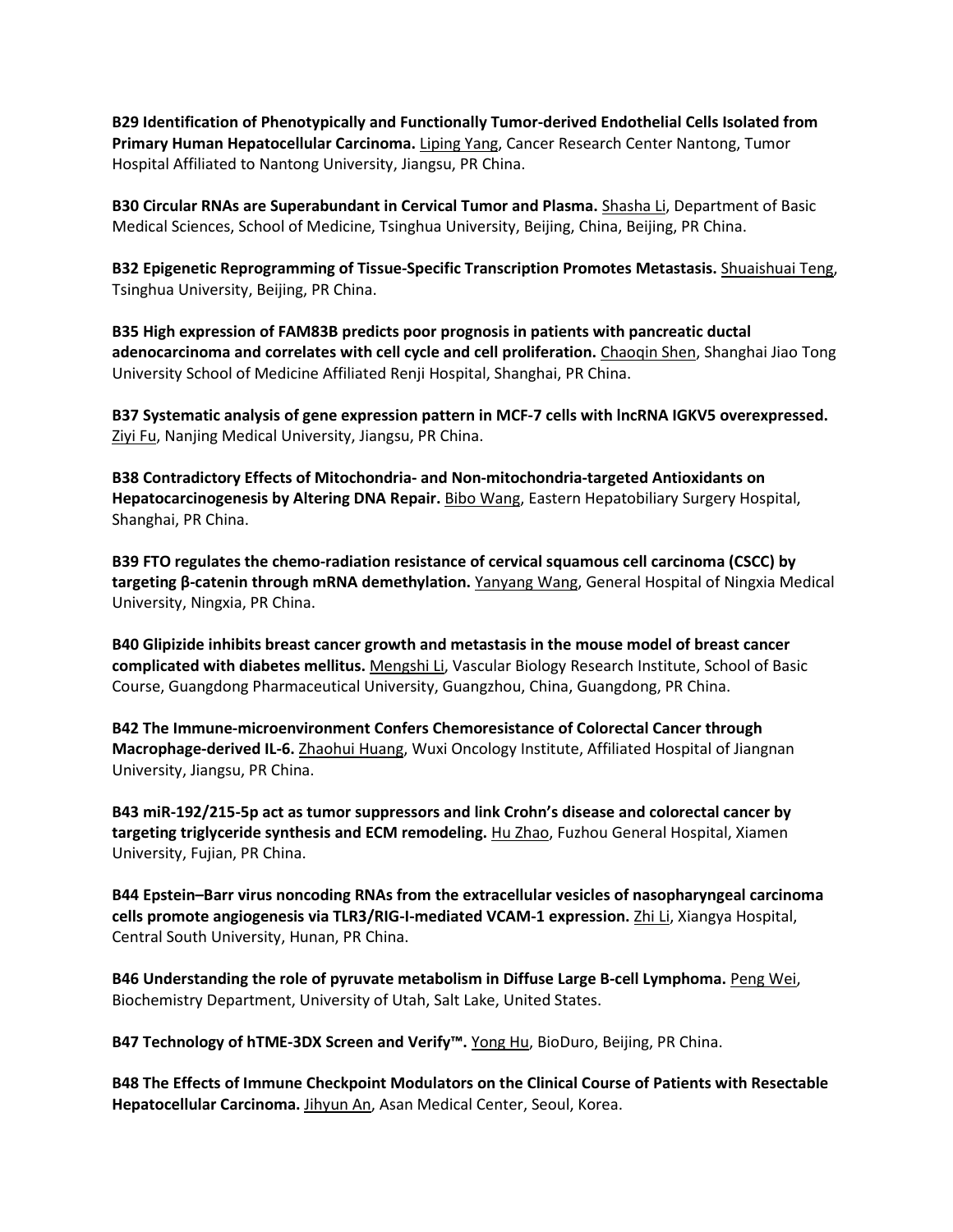**B51 Characterization of Tumor-infiltrating Lymphocytes in Breast Cancer by Single cell RNA-seq.** Guibo Li, BGI-Research, Shenzhen, Guangdong, PR China.

#### **Cancer Chemistry**

**B53 Buformin inhibits cellular proliferation via inducing cell cycle arrest and increases chemosensitivity in cervical cancer.** Ling Chen, Affiliated Hospital of Jiangnan University, Jiangsu, PR China.

**B54 Anti-glycan IgG antibodies profiling for colorectal cancer diagnosis using hydrogel microarrays.**  Aleksei Tikhonov, Engelhardt Institute of Molecular Biology, Russian Academy of Sciences, Moscow, Russia.

**B55 Gene Expression Signature-based High-throughput Screening Reveals Function of Ponatinib in Inhibiting Breast Cancer Lung Metastasis.** Wei Shao, Tsinghua University, Beijing, PR China.

#### **Experimental and Molecular Therapeutics**

**B57 The Human Endogenous Retrovirus TROJAN Promotes Triple Negative Breast Cancer Progression and Represents a Potential Therapeutic Target.** Xi Jin, Fudan University Shanghai Cancer Center, Shanghai, PR China.

**B58 The inhibition of MDM2 by new antagonist APG-115 triggers apoptosis in p53 wild-type cancer cells in both in vitro and in vivo models.** Guangfeng Wang, Ascentage Pharma Group Corp, Ltd., Shanghai, PR China.

**B59 Establishment of de novo and viral induced B lymphoma PDX models to evaluate efficacy of BTK inhibitor ibrutinib.** Davy Ouyang, Crown Bioscience, Inc., Santa Clara, United States.

**B60 Targeting the IRE1α pathway as a potential therapeutic strategy in prostate cancer.** Xia Sheng, University of Oslo, Oslo, Norway.

**B61 TGFβ1 Promotes Gemcitabine Resistance through Regulating the NPTN-IT1/ILF3/miR-145 Signaling Axis in Bladder Cancer.** Xiaojing Huang, Model Animal Research Center of Nanjing University, Jiangsu, PR China.

**B62 Assessment of dianhydrogalactitol (VAL-083) in the treatment of chemoresistant solid tumors.**  Wang Shen, DelMar Pharmaceuticals, Vancouver, Canada.

**B63 SH003, a new herbal formula, inhibits lung cancer proliferation via caspase dependent extrinsic apoptosis pathway.** Gyuri Lee, Kyung Hee University, Seoul, Korea.

B64 Anti-cancer-effect of SH003 in p53-wild type liver cancers. Heejae Lee, Kyung Hee University, Seoul, Korea.

**B65 Valproic acid induces growth arrest and apoptosis in pancreatic cancer cells via simultaneous down-regulation of EGFR, ErbB2 and ErbB3 in a transcription-independent manner.** Qun Ren, Fujian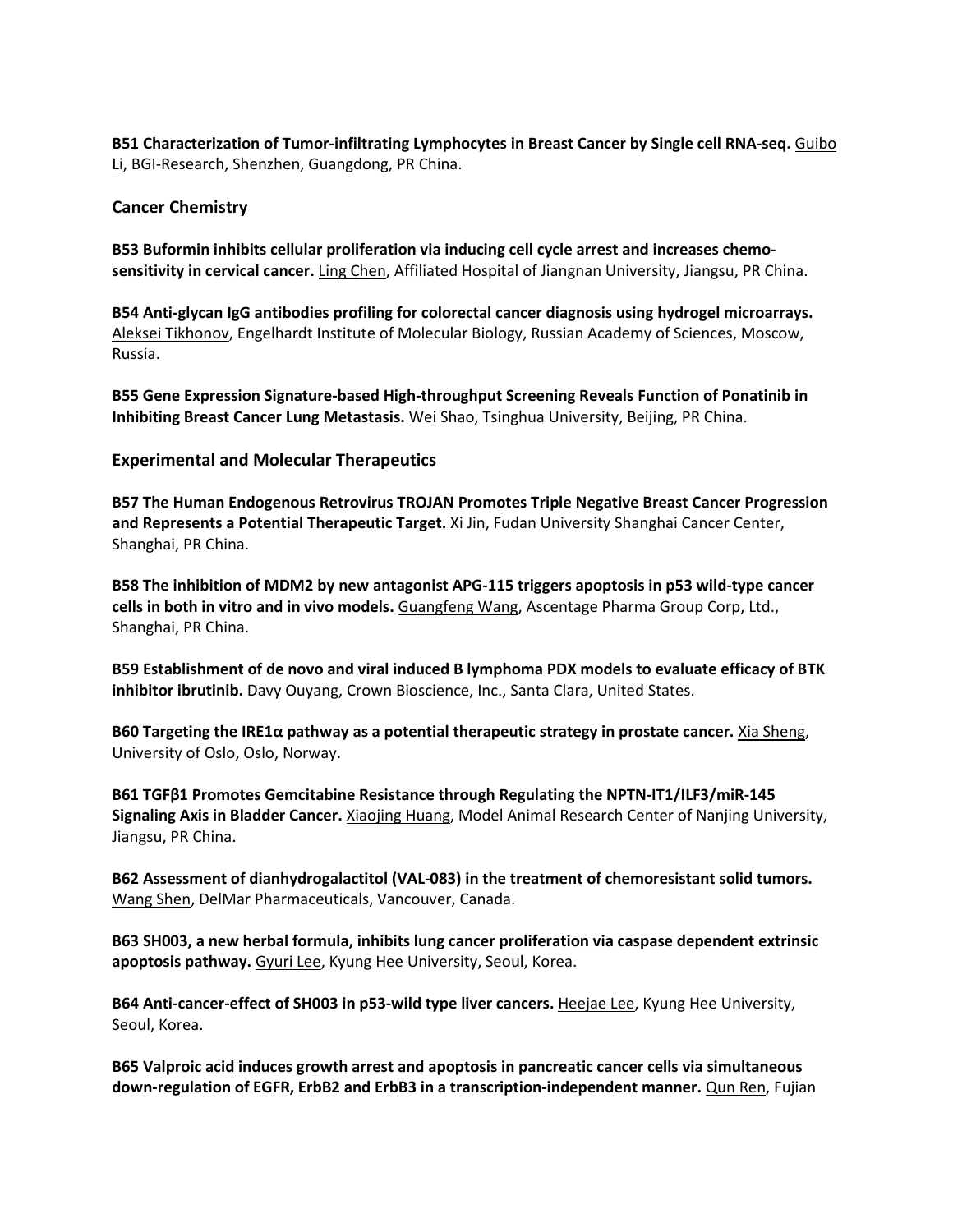Key Laboratory of Transplant Biology, Fuzhou General Hospital, Xiamen University, Fuzhou, Fujian, China, Fujian, PR China.

**B68 Rac1 GTPase as a Therapeutic Target for Breast Cancer.** Ying Yan, University of Nebraska Medical Center, Omaha, United States.

**B69 Systems biology and functional genomics identifies HDAC6 as a non-oncogene addiction target for inflammatory breast cancer.** Jiyang Yu, St. Jude Children's Research Hospital, Memphis, United States.

**B70 Identification of Epigenetic Therapeutic Targets by DNA Methylation Inhibitor, SGI-110, in Hepatocellular Carcinoma.** Gangning Liang, USC Norris Comprehensive Cancer Ctr., Los Angeles, United States.

**B71 A novel image cytometric analysis method for T cell-mediated cytotoxicity of 3D tumor spheroids.**  Ting Zhang, Nexcelom Bioscience, Shanghai, PR China.

**B72 Acquired resistance to EGFR-TKIs promotes immune escape of lung cancer cells by increasing PD-L1 expression.** Shunli Peng, Nanfang Hospital, Southern Medical University., Guangdong, PR China.

**B73 Efficacy assessment of investigational human OX40 agonistic antibodies with human OX40 knockin mouse model.** Davy Ouyang, Crown Bioscience, Inc., Santa Clara, United States.

**B74 Development, characterization and optimization of PBMC-humanized mouse tumor models, MixXeno, as valid a platform to evaluate in vivo activities of immune-oncology drug candidates.** Lan Zhang, Crown Bioscience, Inc., Santa Clara, United States.

**B75 Flow-based phenotyping of tumor-infiltrate immune cells in novel I/O models.** Annie An, Crown Bioscience, Santa Clara, United States.

**B76 Topical treatment of All-trans Retinoic Acid inhibits murine melanoma partly by promoting CD8+ T cell immunity.** Wei Yin, Immunology, Shanghai, PR China.

**B77 Fibroblastic FAP promotes intrehepatic cholangiocarcinoma via the enhancement of cancer stemness-promoting effect of MDSC.** Yuli Lin, Fudan University, Shanghai, PR China.

**B78 CD47 expression predicts efficacy of macrophage mediated phagocytosis of tumor cells.** Huajun Yang, Crown Bioscience, Jiangsu, PR China.

**B79 Tumor cell-intrinsic expression of immune checkpoint molecules evaluated by RNA in situ hybridization.** Na Li, Advanced Cell Diagnostics, Inc., Beijing, PR China.

**B80 Pharmacological inhibition of syngeneic murine cancer cell proliferation by checkpoint inhibitors in combination with targeted agents.** Chunlan Dong, Crown Bioscience, Jiangsu, PR China.

**B81 Multiplex detection of protein biomarkers using the FirePlex® Technology Platform.** Tina He, Abcam, Shanghai, PR China.